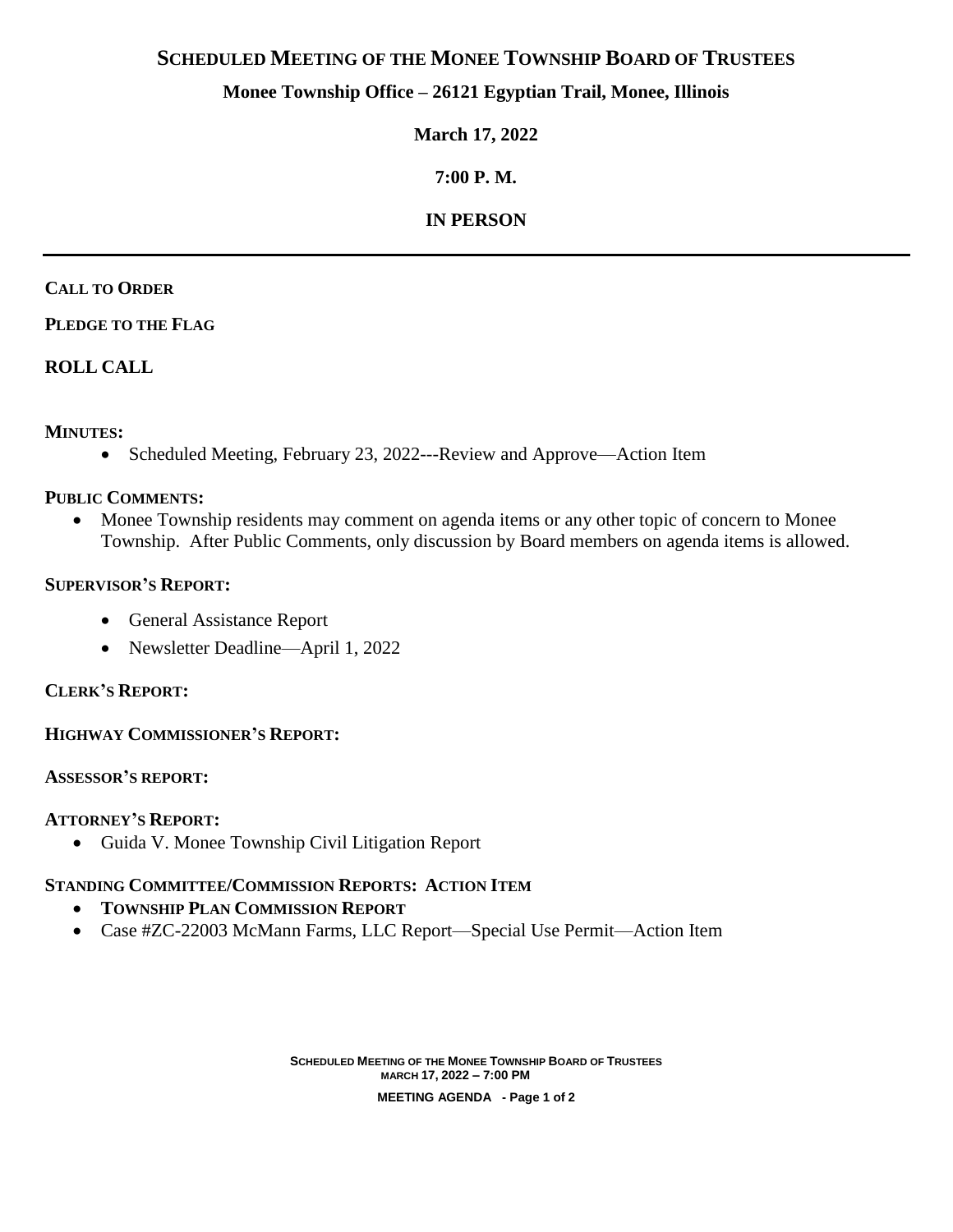### **NEW BUSINESS:**

- Set Agenda for Annual Town Meeting-- April 12, 2022—-Action Item o NOTE: Next Annual Town Meeting—April 11, 2023
- Whistle Blower Protection Policy Report—Action Item
- Resolution to adopt the following as approved at the Annual Town Meeting by electors—Action Item
	- o **"Shall the people of Illinois adopt the Illinois Initiative Amendment which would give Illinois voters the right to propose and enact amendments to the Illinois State Constitution by means of voter petition and referendum?**
- TFH Cleaning Contract For Assessor's Office---Action Item
- RWK Contract Renewal—Action Item
	- o Computer Warranty Extensive--\$500.00
	- o Computer Replacement Project--\$7,309.98
	- o Move Email to 365 and MFA--\$4,725.00
	- o Yearly Contract \$1,378.72 per month (Until 365 Project, then \$1,290.64 per month)
- 2022-2023 Budget Workshop—Discussion
	- Dividend from Township Officials of Illinois Risk Management Association (TOIRMA)—Discussion
		- o Town--\$1,496.00
		- o Road and Bridge--\$2,339.00
- Line Item Transfer—Action Item
	- o General Town Fund
	- o Assessor's Budget
	- o Road and Bridge Fund
- Will Ride—Action Item
	- o Ridership—December, 2021---\$1,319.40—Action Item
	- o Ridership—January, February, March, 2022—est. \$6,000.00—Action Item

#### **OLD BUSINESS:**

- Blood Drive—Discussion
- Youth Committee--Discussion
- Other Issues

#### **TRUSTEE AUDIT OF ACCOUNTS/ CLERK CERTIFICATION OF AUDIT: ACTION ITEM**

#### **BOARD COMMENTS:**

**EXECUTIVE SESSION:**

Executive session - for Personnel discussion:

**OTHER ISSUES:**

**ADJOURNMENT:**

**MEETING NOTES:** 

**SCHEDULED MEETING OF THE MONEE TOWNSHIP BOARD OF TRUSTEES MARCH 17, 2022 – 7:00 PM MEETING AGENDA - Page 2 of 2**